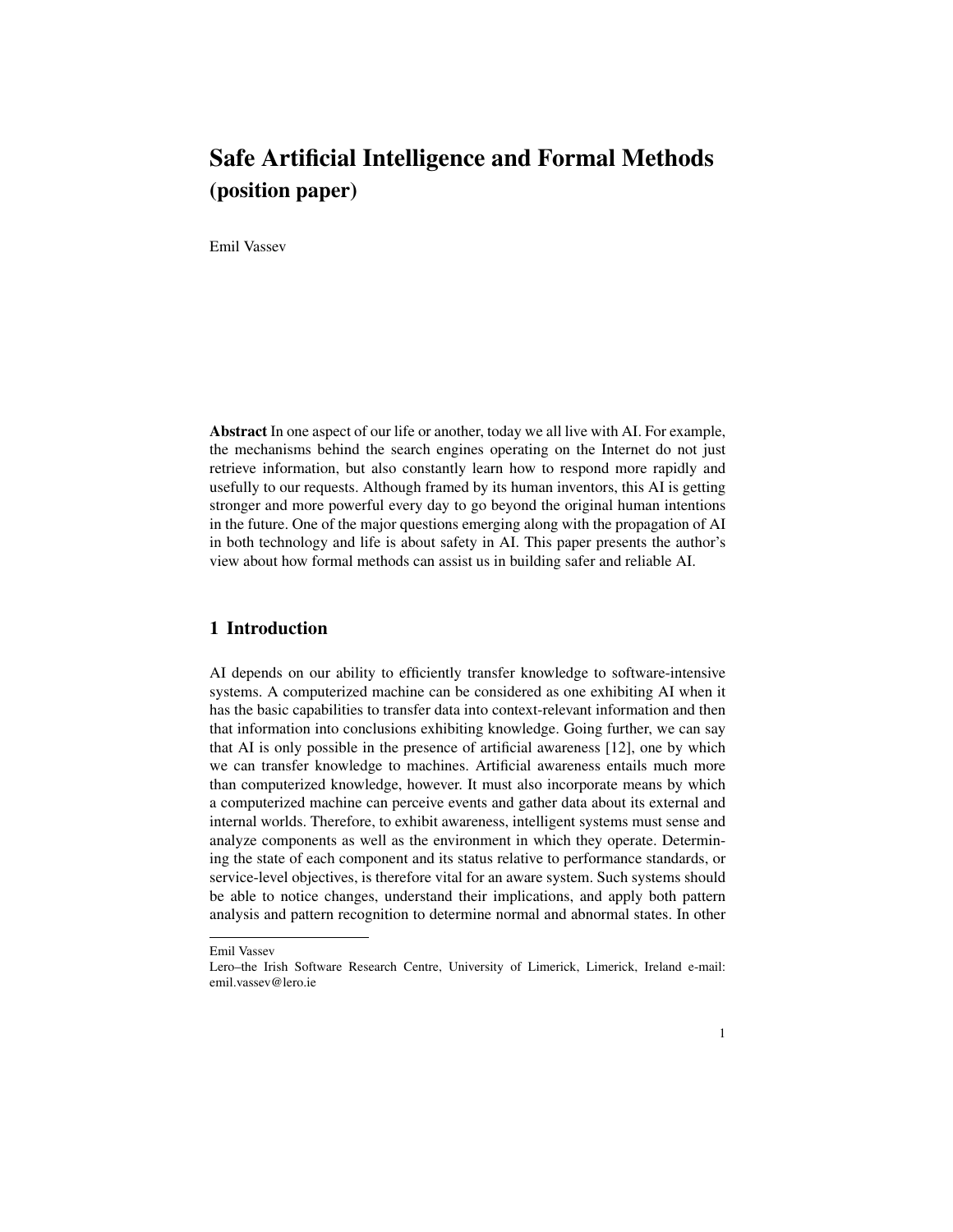words, awareness is conceptually a product of representing, processing, and monitoring knowledge. Therefore, AI requires knowledge representation, which can be considered as a formal specification of the "brain" of an AI system. Moreover, to allow for learning, we must consider an open-world model of this "machine brain".

## 2 Artificial Intelligence and Safety

But, how to build safe AI systems? With regard to system safety, there seem to be at least two "cultures" among the AI scientists. One culture emphasizes the limitations of systems that are amenable to formal methods (e.g., machine learning techniques), and advises that developers use traditional software development methods to build a functional system, and try to make it safe near the end of the process. The other culture mainly involves people working on safety-critical systems and it tends to think that getting strong safety guarantees is generally only possible when a system is designed "from the ground up" with safety in mind.

I believe, both research "cultures" have their niche within AI. Both cultures lean towards the use of open-world modeling of the AI by using formal methods. The difference lies mainly in the importance of the safety requirements, which justifies both approaches. Note that AI is a sort of superior control mechanism that exclusively relies on the functionality of the system to both detect safety hazards and pursue safety procedures. Therefore, in all cases AI is limited by system functionality and systems designed "from the ground up with safety in mind" are presumably designed with explicit safety-related functionality, and thus, their AI is less limited when it comes to safety.

For many NASA and ESA systems [17], safety is an especially important source of requirements. Requirements engineers can express safety requirements as a set of features and procedures that ensure predictable system performance under normal and abnormal conditions. Furthermore, AI engineers might rely on safety requirements to derive special self-\* objectives controlling the consequences of unplanned events or accidents [13, 14]. You can think about the self-\* objectives as AI objectives driving the system in critical situations employing self-adaptive behavior. Safety standards might be a good source of safety requirements and consecutively on safety-related self-\* objectives. Such self-\* objectives may provide for faulttolerance behavior, bounding failure probability, and adhering to proven practices and standards. Explicit safety requirements provide a key way to maintain safetyrelated knowledge within a machine brain of what is important for safety. In typical practice, safety-related AI requirements can be derived by a four-stage process [14]:

- 1. Hazard identification all the hazards exhibited by the system are identified. A hazard might be regarded as a condition - situation, event, etc., that may lead to an accident.
- 2. Hazard analysis possible causes of the system's hazards are explored and recorded. Essentially, this step identifies all processes, combinations of events, and sequences that can lead from a "normal" or "safe" state to an accident.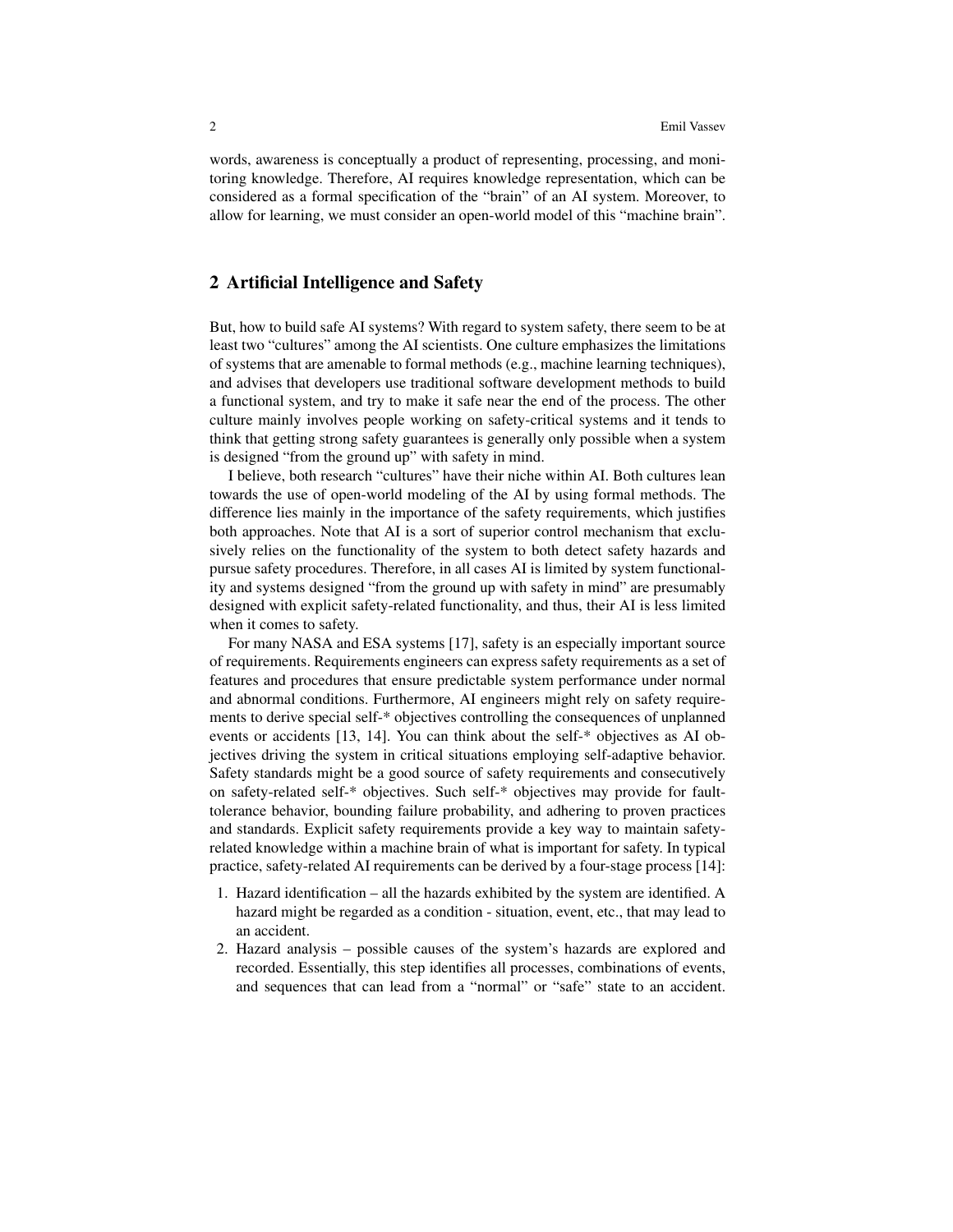Success in this step means that we now understand how the system can get to an accident.

- 3. Identifying safety capabilities  $-$  a key step is to identify the capabilities (functionality) the system needs to have in order to perform its goals and remain safe. It is very likely that some of the capabilities have been already identified by for the purpose of other self-\* objectives.
- 4. Requirements derivation once the set of hazards is known, and their causation is understood, engineers can derive safety requirements that either prevent the hazards occurring or mitigate the resulting accidents via self-\* objectives.

# 3 AI and Technological Singularity

But what will happen when the AI is programmed to *self-adapt* its hazard identification capabilities to improve the same or to identify new hazards that are not originally planned to be tackled. Well, we will most probably get to the next level of AI where it evolves and goes beyond its original meaning. This situation can be addressed as *technological singularity* [18]. Note that the term *singularity* has been used in math to describe an asymptote-like situation where normal rules no longer apply. For example, an originally programmed AI can stop detecting specific hazards, just because its evaluation criteria has evolved, and these hazards are not hazards anymore. From this point forward, we will be not tat far from the moment in the future when our technology's intelligence exceeds our own.

Such AI will be both powerful and dangerous. Why dangerous? The answer lays in the eventual damage - direct or indirect, that can be caused by overlooked hazards or misinterpreted human intentions. For example, your email spam filter can be loaded with intelligence about how to figure out what is spam and what is not and it will start to learn and tailor its intelligence to you as it gets experience with your particular preferences. However, you often delete emails that you want to read but do not want to keep in your email box. This can be misinterpreted by the spam filter's AI and it can start filtering these important messages for you.

#### 4 No System Can Be 100% Safe

Generally speaking, formal methods strive to build software right (and thus, reliable) by eliminating flaws, e.g., requirements flaws. Formal method tools allow comprehensive analysis of requirements and design and eventually near-to-complete exploration of system behavior, including fault conditions. However, good requirements formalization depends mainly on the analytical skills of the requirements engineers along with the proper use of the formal methods in hand. Hence, errors can be introduced when capturing or implementing safety requirements. This is maybe the main reason why, although efficient in terms of capacity of the dedicated analysis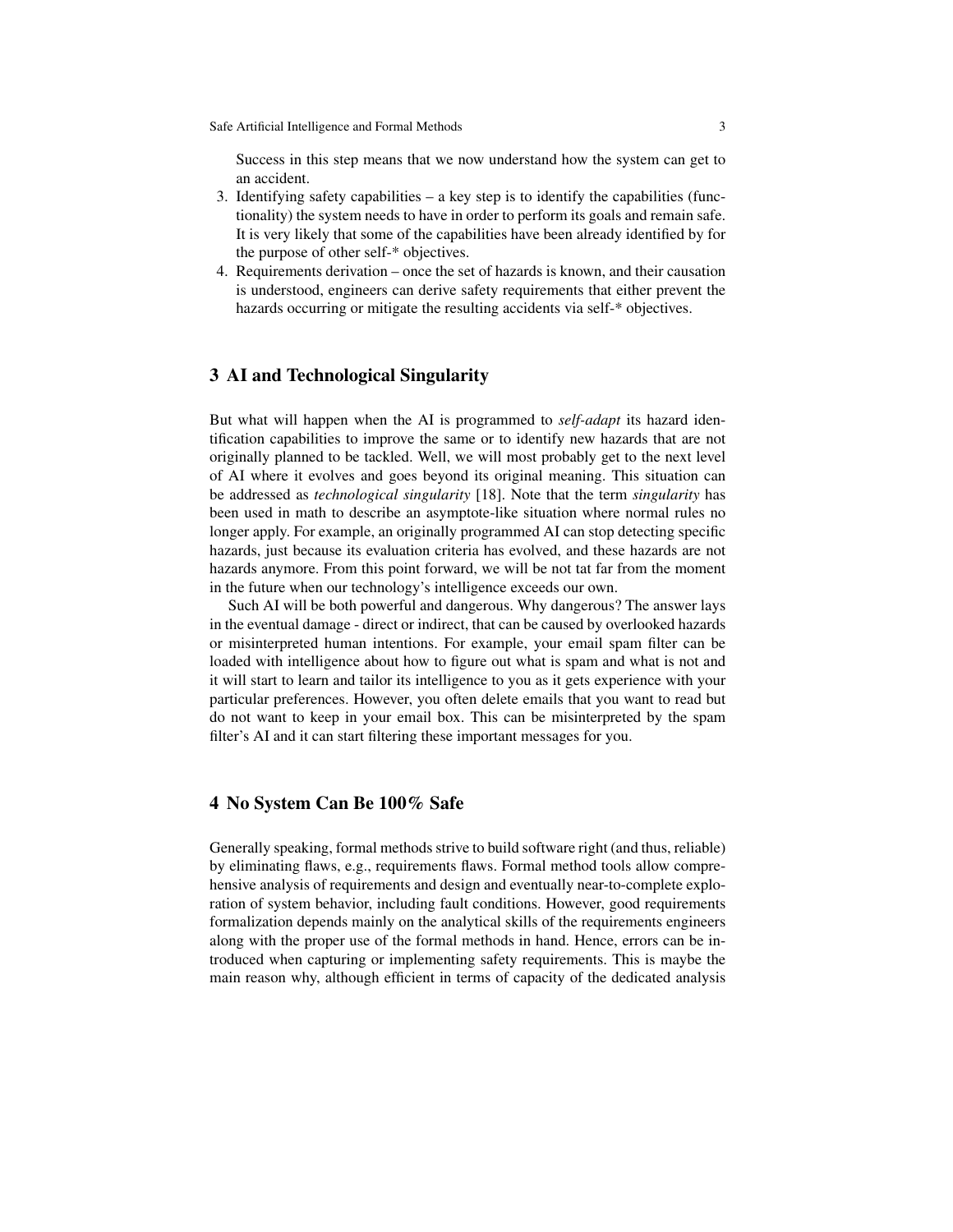tools such as theorem provers and model checkers, formal methods actually do not eliminate the need of testing.

In regards with safety requirements, the application of formal methods can only add on safety. Even if we assume that proper testing can capture all the safety flaws that we may capture with formal verification, with proper use of formal methods we can always improve the quality of requirements and eventually derive more efficient test cases. Moreover, formal methods can be used to create formal specifications, which subsequently can be used for automatic test case generation. Hence, in exchange for the extra work put to formally specify the safety requirements of a system, you get not only the possibility to formally verify and validate these requirements, but also to more efficiently test their implementation.

It is evident that 100% safety cannot be guaranteed, but when properly used, formal methods can significantly contribute to safety by not replacing, but complementing testing. The quantitative measure of how much safety can be gained with formal methods may be regarded in three aspects:

- 1. Formal verification and validation allows for early detection of safety flaws, i.e., before implementation.
- 2. High quality of safety requirements improves the design and implementation of these requirements.
- 3. Formally specified safety requirements assist in the derivation and generation of efficient test cases.

To be more specific, although it really depends on the complexity of the system in question, my intuition is that these three aspects complement each other and together they may help us build a system with up to 99% safety guarantee. This principle can be eventually applied to improve safety in AI by emphasizing its ability to *autonomously* tackle various hazards. Of course, this excludes the AI that is elevated to the *technological singularity* level (see Section 3). For such AI, some form of formal validation of "desired" technological singularity will help with the safety guarantee. Eventually, some sort of analysis and formal framing of the system's artificial awareness can help with the validation of "desired" technological singularity.

#### 5 What can be Formalized?

Contemporary formal verification techniques (e.g., model checking [2]) rely on state-transition models where objects or entities are specified with states they can be in and associated with functions that are performed to change states or object characteristics. Therefore, basically every system property that can be measured or quantified, or qualified as a function can be formalized for the needs of formal verification. Usually, the traditional types of requirements – functional and nonfunctional (e.g., data requirements, quality requirements, time constraints, etc.), are used to provide a specific description of functions and characteristics that address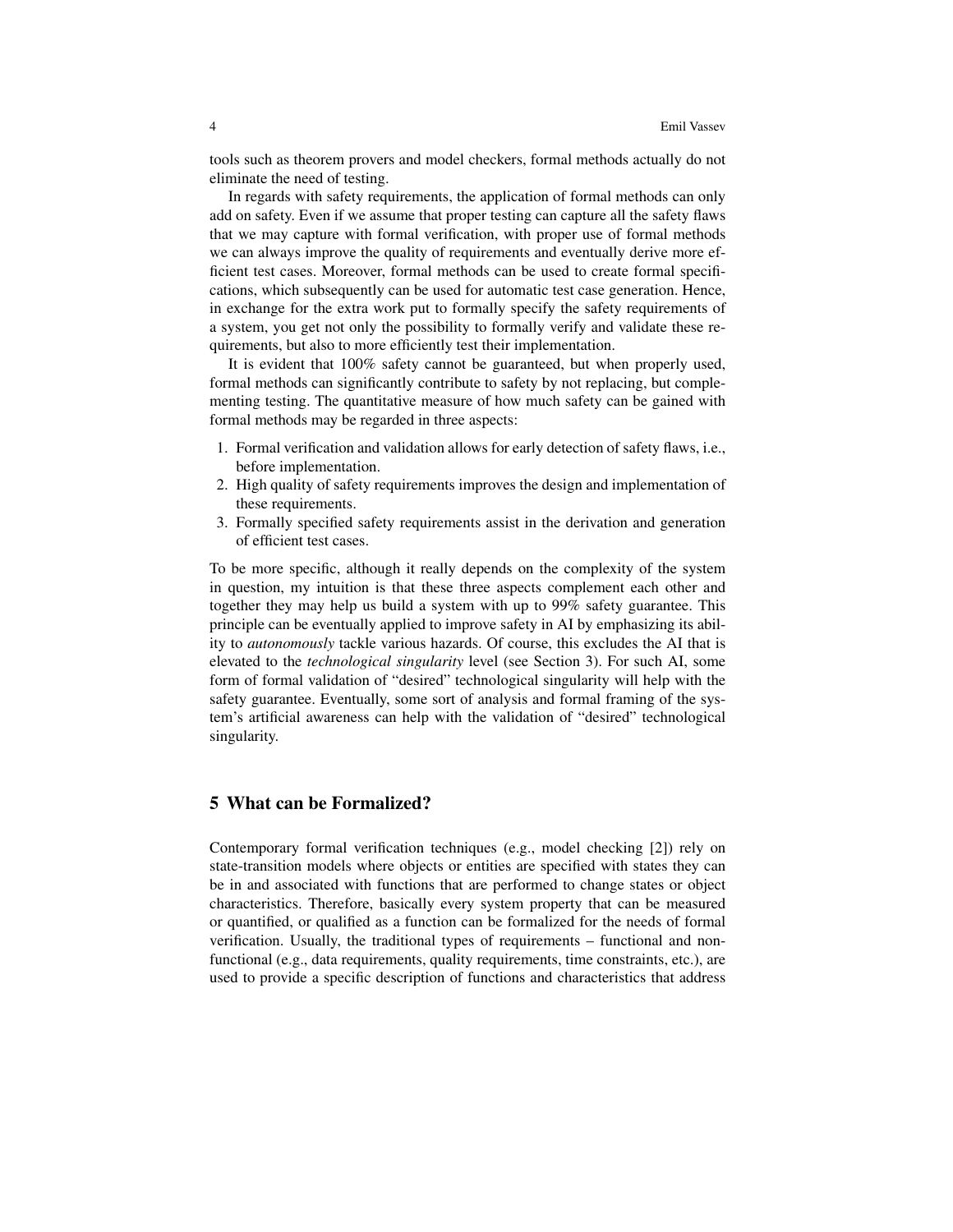the general purpose of the system. The formal verification techniques use the formal specification of such requirements to check desired safety and liveness properties. For example, to specify safety properties of a system, we need to formalize "nothing bad will happen to the system", which can be done via the formalization of non-desirable system states along with the formalization of behavior that will never lead the system to these states.

Obviously, the formalization of well-defined properties (e.g., with proper states expressed via boundaries, data range, outputs, etc.) is a straightforward task [19]. However, it is not that easy to formalize uncertainty, e.g., liveness properties (something good will eventually happen). Although, probabilistic theories such as the classical and quantum theories, help us formalize "degrees of truth" and deal with approximate conclusions rather with exact ones, the verification tools for fuzzy control systems are not efficient due to the huge state-explosion problem [2]. Moreover, testing such systems is not efficient as well, simply because, statistical evidence for their correct behavior may be not enough. Hence, any property that requires a progressive evaluation (or partial satisfaction, e.g., soft goals) is difficult and often impossible to be formalized for use in formally verified systems.

Other properties that are "intuitively desirable" (especially by AI) but still cannot be formalized today are human behavior and principles, related to cultural differences, ethics, feelings, etc. The problem is that with the formal approaches today we cannot express, for example, emotional bias as a meaningful system state.

## 6 Safe Self-driving Car Example

The example presented here should be regarded with the insight that "100% safety is not possible", especially when the system in question (e.g., a self-driving car) engages in interaction with a non-deterministic and open-world environment [19] (see Figure 1). What we should do though, to maximize the safety guarantee that "the car would never injure a pedestrian" is to determine all the critical situations involving the car itself in close proximity to pedestrians. Then we shall formalize these situations as system and environment states and formalize self-adaptive behavior (e.g., as self-\* objectives [13, 14]) driving the car in such situations [14, 15]. For example, a situation could be defined as "all the car's systems are in operational condition and the car is passing by a school". To increase safety in this situation, we may formalize a self-adaptive behavior such as "automatically decrease the speed down to 20 mph when getting in close proximity to children or a school".

Further, we need to specify situations involving close proximity to pedestrians (e.g., crossing pedestrians) and car states emphasizing damages or malfunction of the driving system, e.g., flat tires, malfunctioning steering wheel, malfunctioning brakes, etc. For example, we may specify a self-adaptive behavior "automatically turn off the engine when the brake system is malfunctioning and the car is getting in close proximity to pedestrians".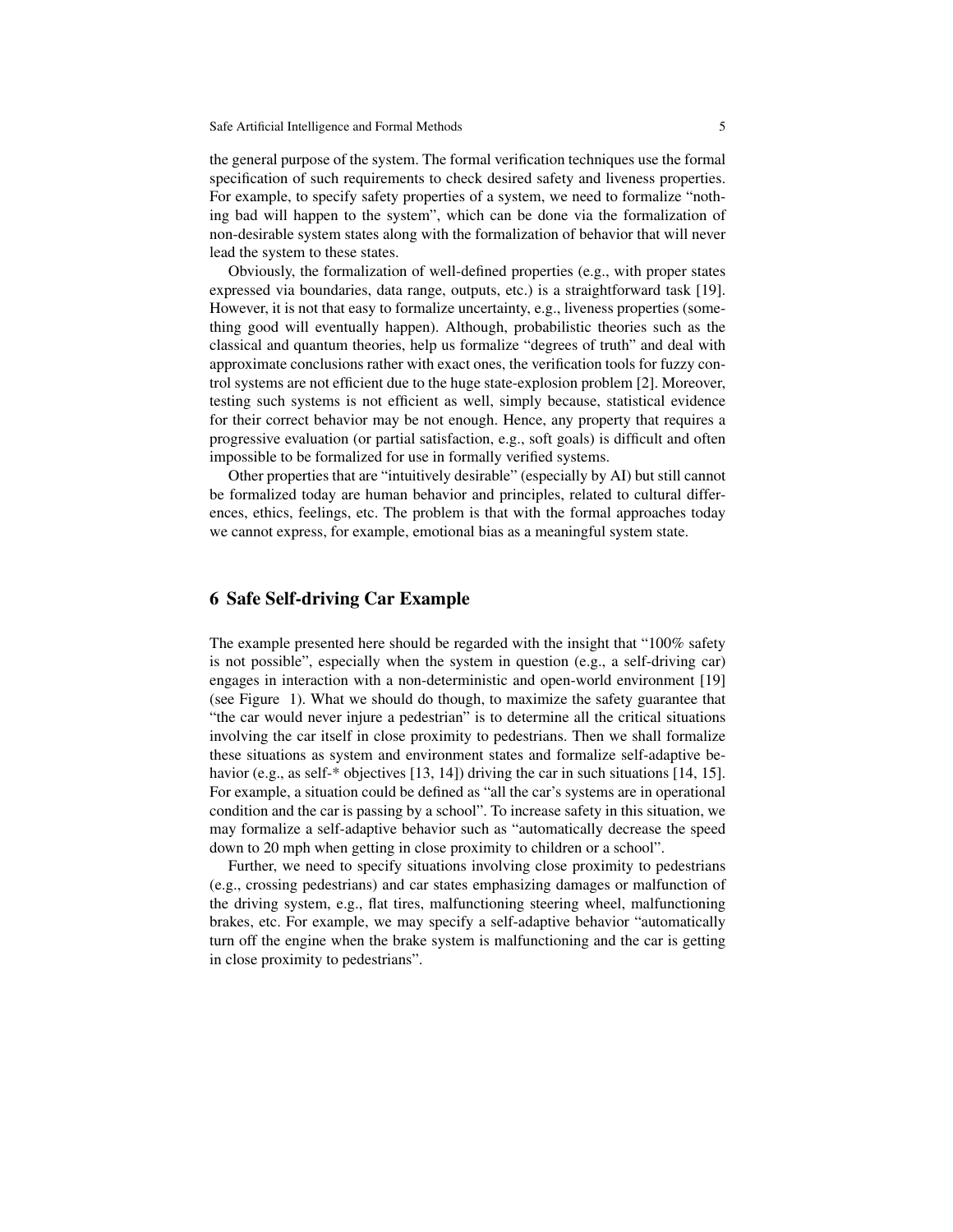

Fig. 1 Self-driving Car Interacts with the Environment [7]

Other important situations should involve severe weather conditions introducing hazards on the road, e.g., snow storm, ice, low visibility (formalized as environment states), and the car getting in close proximity to pedestrians. In such situations, formalized self-adaptive behavior should automatically enforce low speed, turning lights on, turning wipers on, etc.

In this example, the self-\* objectives shall be driven by an AI reasoner, so different situations will be recognized and handled by an appropriate behavior.

#### 7 Deductive Guarantees and Probabilistic Guarantees

Many of the deductive proofs for safety properties in today's formally verified systems are already "probabilistic" in the sense that the designers have some subjective uncertainty as to whether the formal specification accurately captures the intuitively desirable safety properties, and (less likely) whether there was an error in the proof somewhere.

With deductive guarantees [11] a formal verification actually provides true statements that demonstrate that desired safety properties are held. Such a verification process is deterministic and a complete proof is required to guarantee the correctness of safety properties. For example, such a proof can be equipped with deterministic rules and expressed in the classical first-order logic (or in high-order logic if we use Isabelle to run a deductive verification). On the other hand, with the probabilistic guarantees we can accept that a complete proof is not necessary and safety properties can be verified with some degree of uncertainty. Basically, the probabilistic guarantees can be regarded as a result of quantification of uncertainty in both the verification parameters and subsequent predictions. With the Bayesian methods [3], for example, we quantify our uncertainty as prior distribution of our beliefs we have in the values of certain properties. Moreover, we also embed likelihood in the properties formalization, i.e., how likely is it that we would observe a certain value in particular conditions. You may think about it as the likelihood of holding certain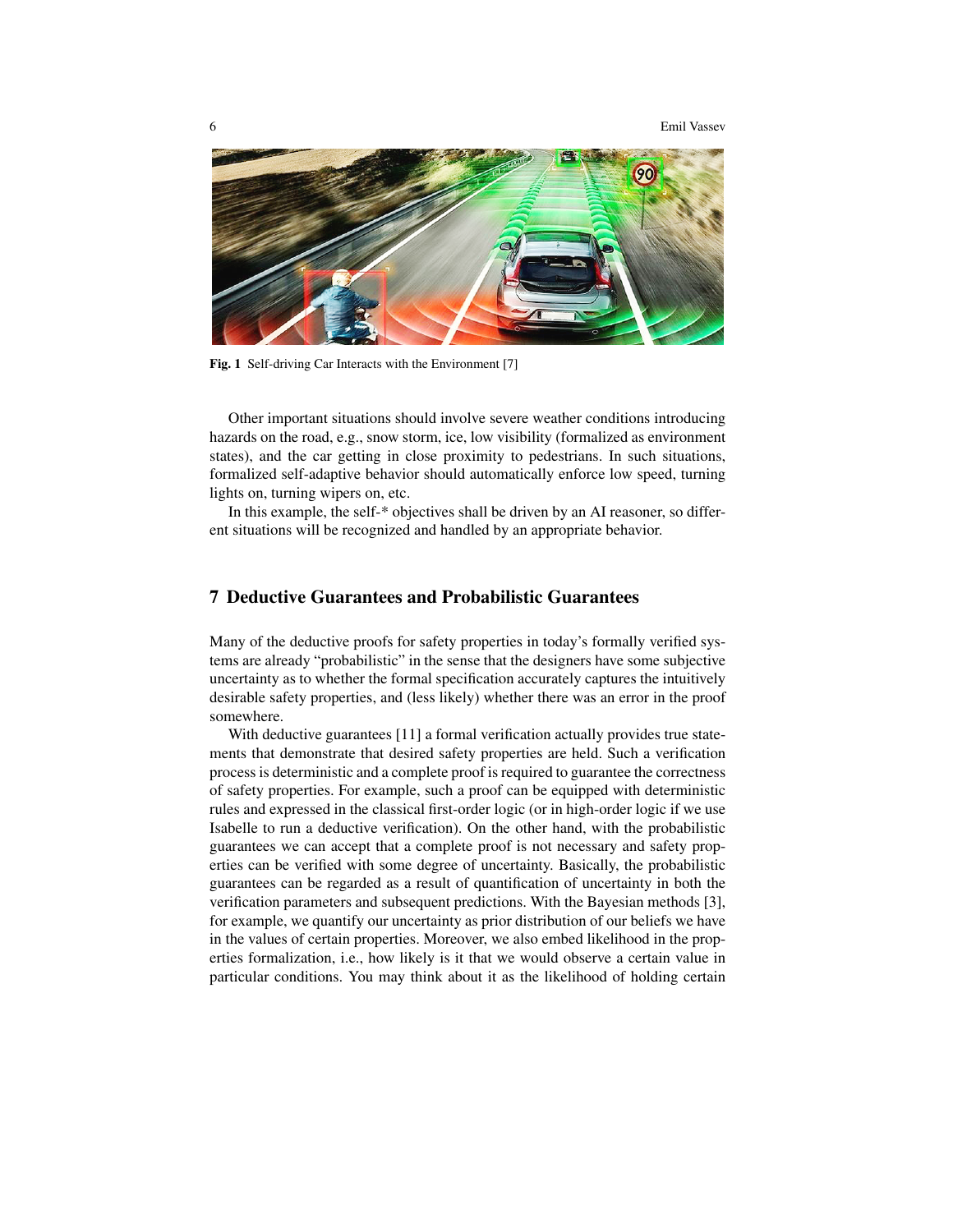safety properties in specific situations. Then, the probabilistic guarantees assert in a natural way "likely" properties over the possibilities that we envision.

Unfortunately, deductive guarantees can be provided only for simple safety properties, because their complete proof often unavoidably does not terminate. Although deductive verification may deal with infinite state systems, its automation is limited, which is mainly due to the decidability of the logical reasoning (first-order logic and its extensions such as high-order logic are not decidable, or they are rather semi-decidable [8]). If we go back to our example with the self-driving car (see Section 6), we may supply all the needed deterministic rules expressing our safety requirements (e.g., speed limit of 20 mph when passing by a school), but the complete proof eventually cannot be achieved, because although the desired conclusion follows from some of the premises, other premises may eventually lead to resolution refutation. That's it, two sets of premises may lead to different proof results.

The probabilistic guarantees [2] are not as complete as the deductive ones, but they may deal with more complex properties, e.g., where a larger number of states can be required. Of course, this tradeoff should be considered when evaluating the results of any probabilistic formal verification. So, if we ask ourselves how much confidence in system's safety is gained with formal methods, probabilistic guarantees bring less confidence than deductive ones, but they may bring some extra confidence to safety properties that cannot be handled otherwise.

It is important to mention that abstraction [4] is the most efficient solution to the state-explosion problem (and respectively, to the problem of deductive guarantees decidability). With abstraction the size of the state space is reduced by aggregating state transitions into coarser-grained state transitions. The technique effectively reduces the total amount of states to be considered but is likely to reduce the granularity of the system to a point where it no longer adequately represents that system. The problem is that although the abstract model (e.g, the formalization of safety properties) is relatively small it should also be precise enough to adequately represent the original system.

Therefore, in order to obtain better results, we shall consider both verification approaches and eventually apply these together. For example, we may formalize with the presumption that both deductive and probabilistic guarantees can be obtained in a sort of compositional verification where we may apply both approaches to different safety properties, and eventually combine the results under the characteristics of global safety invariants. Such invariants can be classified as: goal invariants, behavior invariants, interaction invariants and resource invariants [10].

## 8 Improving our Current Verification Toolset

Maybe the most popular technique for formal verification is model checking [2] where the properties are expressed in a temporal logic and the system formalization is turned into a state machine. The model checking methods verify if the desired properties hold in all the reachable states of a system, which is basically a proof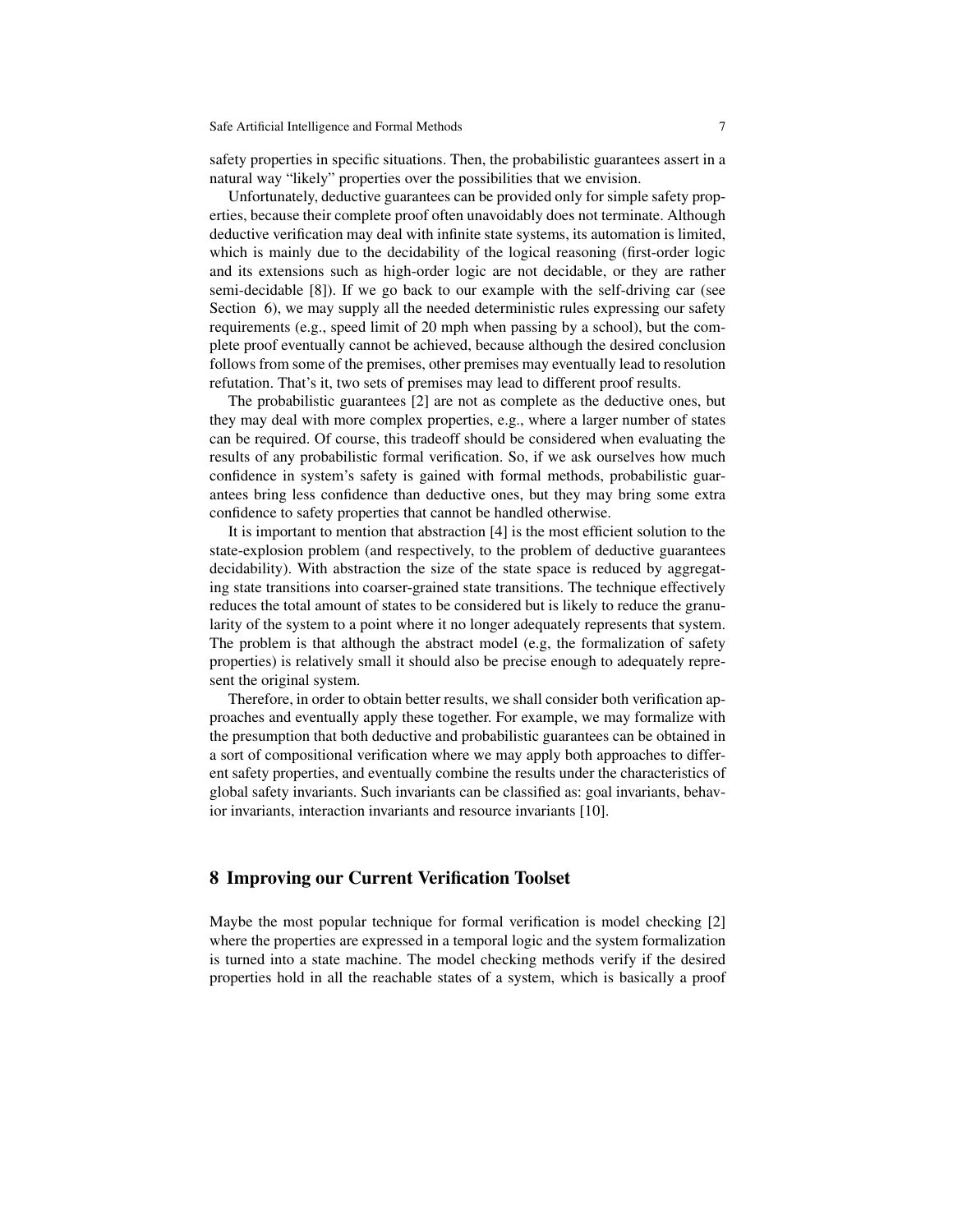that properties will hold during the execution of that system. State explosion is the main issue model checking is facing today. This problem is getting even bigger when it comes to concurrent systems where the number of states is exponential to the number of concurrent processes. So, basically, model checking is an efficient and powerful verification method, but only when applied to finite, yet small state spaces.

Here, to improve the current verification toolset, on the one side we need to work on fully automated deductive verification based on decidable logics with both temporal and probabilistic features, and on the other side we need to work on improving the model checking ability to handle large state spaces (e.g., symbolic modelchecking [9], probabilistic model checking [2], etc.).

Important work that seems neglected by the scientific community is the stabilization science, which provides a common approach to studying system stability through stability analysis [1, 6, 20]. In this approach, a system is linearized around its operating point to determine a small-signal linearized model of that operating point. The stability of the system is then determined using linear system stability analysis methods such as Routh-Hurwitz, Root Locus, Bode Plot, and Nyquist Criterion.

Stability analysis is the theory of validating the existence of stable states presented through differential equations that govern the system dynamics. Although, theoretically, there is no guarantee for the existence of a solution to an arbitrary set of nonlinear differential equations [5], we may use stabilization science to build small-signal linearized models for the different system components, anticipating that the linearized models of system components will yield a relatively small state space, enabling for their efficient verification [10]. Then we may apply compositional verification techniques to produce an overall system-wide verification.

Other, not that well-developed verification techniques are those related to automatic test-case generation and simulation [16], which may reduce testing costs and improve the quality of testing. For example, test cases can be generated from a formal specification of a system built with a domain-specific formal language. If combined with code generation and analysis techniques for efficient test-case generation (e.g., change-impact analysis), automatic test-case generation might be used to efficiently test system behavior under simulated conditions [16].

Moreover, high-performance computing can be used for parallelizing simulations, which will allow multiple state space explorations to occur simultaneously.

## 9 Conclusion

Any AI system is a subject to uncertainty due to potential evolution in execution environment, in requirements, business conditions, available technology, and the like. Thus, it is important to capture and plan for uncertainty as part of the development process. Failure to do so may result in systems that are overly rigid for their purpose, an eventuality of particular concern for domains that typically use AI, such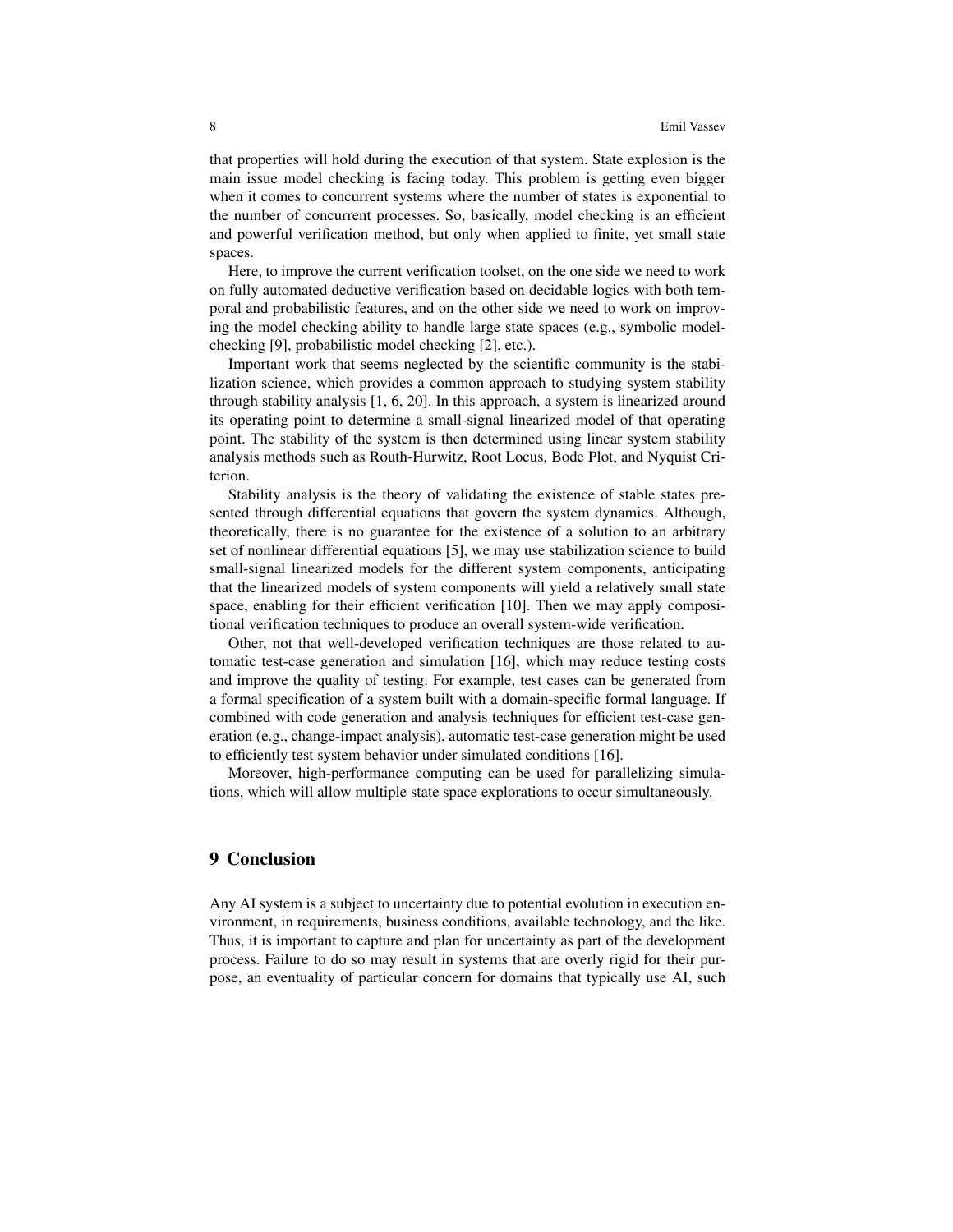Safe Artificial Intelligence and Formal Methods 9

as unmanned space flight. Contemporary formal verification techniques can be very helpful in verifying safety properties via the formalization of non-desirable system states along with the formalization of behavior that will never lead the system to these states. Although complete safety is obviously not possible, the use of both deductive and probabilistic guarantees may eventually help us cover a wide range of the uncertainty in the AI systems' behavior. The current verification toolset is not powerful enough to guarantee safety in the complex AI behavior. Further enhancement of that toolset can be achieved by developing better automated reasoning and model checking, along with development of new verification techniques based on stabilization science, test-case generation and simulation. High-performance computing can be used for parallelization of the verification process.

Acknowledgements This work was supported with the financial support of the Science Foundation Ireland grant 10/CE/I1855 to Lero - the Irish Software Research Centre (www.lero.ie).

# References

- 1. Arora, A.: Stabilization. In: Encyclopedia of Distributed Computing. Kluwer Academic Publishers (2000)
- 2. Baier, C., Katoen, J.P.: Principles of Model Checking. MIT Press (2008)
- 3. Berger, J.O.: Statistical Decision Theory and Bayesian Analysis. Springer Series in Statistics (Second ed.), Springer-Verlag (1985)
- 4. Clarke, E.M., Grumberg, O., Long, D.E.: Model checking and abstraction. ACM Trans. Program. Lang. Syst. 16(5), 1512–1542 (1994). DOI 10.1145/186025.186051. URL http://doi.acm.org/10.1145/186025.186051
- 5. Conley, M., Appleby, B., Dahleh, M., Feron, E.: Computational complexity of Lyapunov stability analysis problems for a class of non-linear systmes. Society of industrial and applied mathematics journal of controland optimization 36(6), 2176–2193 (1998)
- 6. Emadi, A., Ehsani, M.: Aircraft power systems: Technology, state of the art, and future trends. Aerospace and Electronic Systems Magazine 15(1), 28–32 (2000)
- 7. Keeney, T.: Autonomous vehicles will reduce the chances of dying in an auto accident by over 80% (2015). ARK Analyst, url:http://ark-invest.com/industrial-innovation/autonomousvehicles-will-reduce-auto-accidents
- 8. M. Hazewinkel, e.: Logical calculus. In: Encyclopedia of Mathematics. Springer (2001)
- 9. McMillan, K.L.: Symbolic Model Checking. Kluwer Academic Publishers Norwell, MA, USA (1993)
- 10. Pullum, L., Cui, X., Vassev, E., Hinchey, M., Rouff, C., Buskens, R.: Verification of adaptive systems. In: Proceedings of (Infotech@Aerospace) Conference 2012, Garden Grove, California, USA, pp. 2012–2478. AIAA (2012)
- 11. Sternberg, R.J., Sternberg, K., Mio, J.: Cognitive Psychology, 6th Edition. Wadsworth Publishing (2012)
- 12. Vassev, E., Hinchey, M.: Awareness in software-intensive systems. IEEE Computer 45(12), 84–87 (2012)
- 13. Vassev, E., Hinchey, M.: Autonomy requirements engineering. IEEE Computer 46(8), 82–84 (2013)
- 14. Vassev, E., Hinchey, M.: Autonomy Requirements Engineering for Space Missions. NASA Monographs in Systems and Software Engineering. Springer (2014). DOI 10.1007/978-3- 319-09816-6. URL http://dx.doi.org/10.1007/978-3-319-09816-6